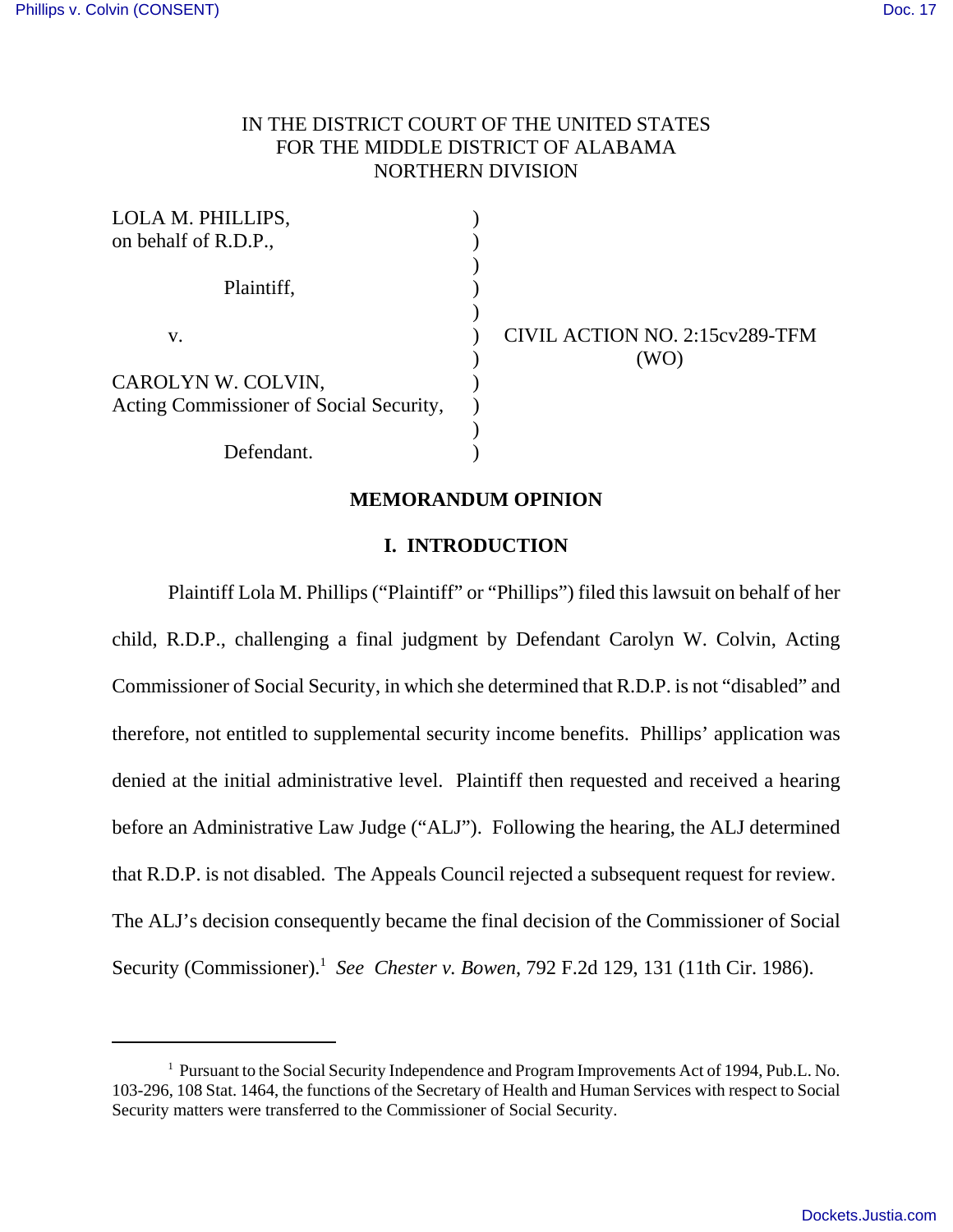The parties have consented to the undersigned United States Magistrate Judge rendering a final judgment in this lawsuit pursuant to 28 U.S.C. § 636(c)(1) and M.D. Ala. LR 73.1. The court has jurisdiction over this lawsuit pursuant to 42 U.S.C. §§ 405(g) and  $1383(c)(3)$ . For the reasons that follow, the court concludes that the Commissioner's decision denying R.D.P. supplemental security income benefits should be reversed and remanded.

## **II. STANDARD OF REVIEW**

An individual under 18 is considered disabled "if that individual has a medically determinable physical or mental impairment, which results in marked and severe functional limitations, and which can be expected to result in death or which has lasted or can be expected to last for a continuous period of not less than 12 months." 42 U.S.C. §  $1382c(a)(3)(C)(I)$  (1999). The sequential analysis for determining whether a child claimant is disabled is as follows:

- 1. If the claimant is engaged in substantial gainful activity, [s]he is not disabled.
- 2. If the claimant is not engaged in substantial gainful activity, the Commissioner determines whether the claimant has a physical or mental impairment which, whether individually or in combination with one or more other impairments, is a severe impairment. If the claimant's impairment is not severe, [s]he is not disabled.
- 3. If the impairment is severe, the Commissioner determines whether the impairment meets the durational requirement and meets, medically equals, or functionally equals in severity an impairment listed in 20 C.F.R. Part 404, Subpart P, Appendix 1. If the impairment satisfies this requirement, the claimant is presumed disabled.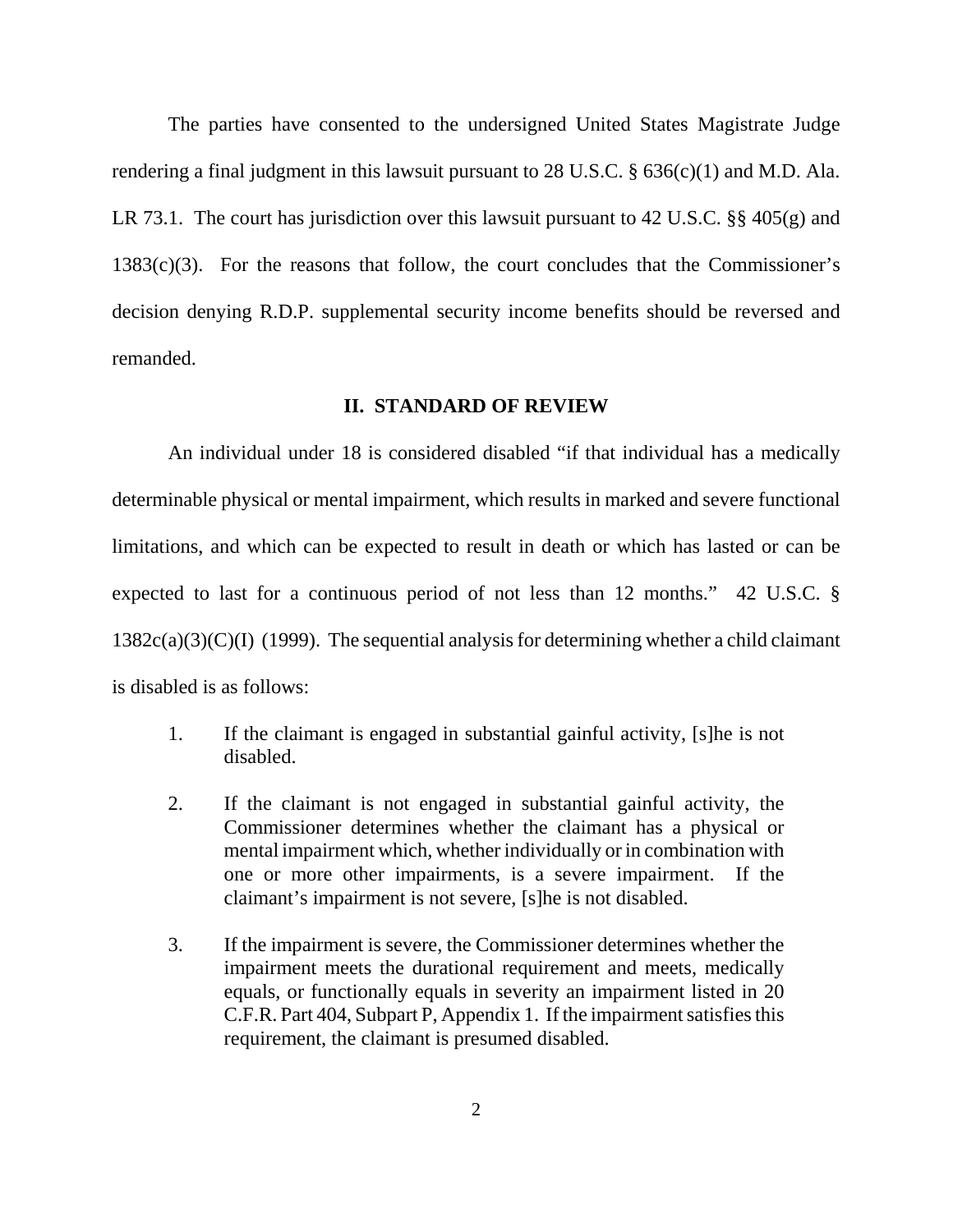*See* 20 C.F.R. § 416.924(a)-(d) (1997).

The Commissioner's regulations provide that if a child's impairment or impairments are not medically equal, or functionally equivalent in severity to a listed impairment, the child is not disabled. *See* 20 C.F.R. § 416.924(d)(2) (1997). In determining whether a child's impairment functionally equals a listed impairment, an ALJ must consider the extent to which the impairment limits the child's ability to function in the following six "domains" of life: (1) acquiring and using information; (2) attending and completing tasks; (3) interacting and relating with others; (4) moving about and manipulating objects; (5) caring for oneself; and (6) health and physical well-being. *Shinn ex rel. Shinn v. Comm'r of Soc. Sec.*, 391 F.3d 1276, 1279 (11th Cir. 2004); 20 C.F.R. § 416.926a(b)(1). A child's impairment functionally equals a listed impairment, and thus constitutes a disability, if the child's limitations are "marked" in two of the six life domains, or if the child's limitations are "extreme" in one of the six domains. *Shinn*, 391 F.3d at 1279; 20 C.F.R. § 416.926a(d).

In reviewing the Commissioner's decision, the court asks only whether his findings concerning the steps are supported by substantial evidence. *Dyer v. Barnhart,* 395 F.3d 1206, 1210 (11th Cir. 2005). Substantial evidence is "more than a scintilla," but less than a preponderance: it "is such relevant evidence as a reasonable person would accept as adequate to support a conclusion." *Crawford v. Comm'r of Soc. Sec., 3*63 F.3d 1155, 1158–59 (11th Cir. 2004) (quotation marks omitted). The court "may not decide the facts anew, reweigh the evidence, or substitute . . . [its] judgment for that of the [Commissioner]." *Phillips v. Barnhart,* 357 F.3d 1232, 1240 n. 8 (11th Cir. 2004) (alteration in original)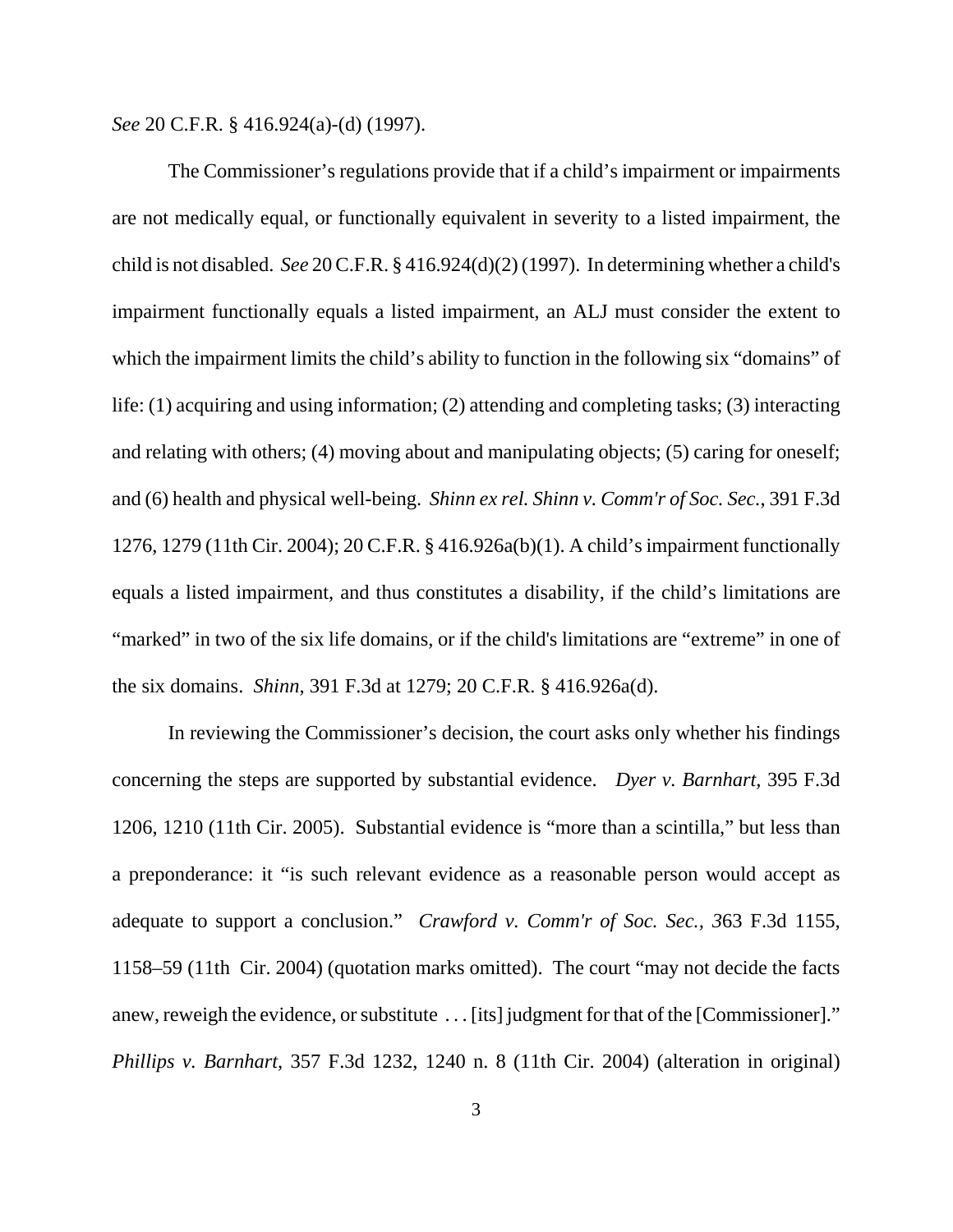(quotation marks omitted).The court must, however, conduct an "exacting examination of the [Commissioner's] conclusions of law." *Martin v. Sullivan*, 894 F.2d 1520, 1529 (11<sup>th</sup> Cir. 1990).

## **III. INTRODUCTION**

## **A. The Commissioner's Decision**

R.D.P. was eight years old at the hearing before the ALJ. R. 16. Phillips alleges that, on January 3, 2006, R.D.P. became disabled due to vision problems, asthma, learning difficulties, and behavioral problems. R. 66, 70, 183. The ALJ, in his opinion, followed the regulations' three steps listed above when he analyzed R.D.P.'s claim. After doing so, he concluded R.D.P. is not disabled and, therefore, denied his claim for supplemental social security benefits. Under the first step, the ALJ found that R.D.P. is not engaged in substantial activity. R. 39. At the second step, the ALJ found that R.D.P. suffers from severe impairments of borderline intellectual functioning, oppositional defiant disorder, and an attention-deficit disorder/attention-deficit-hyperactivity disorder and non-severe impairments of asthma/breathing problems, vision problems, and various skin disturbances. R. 40. At step three, the ALJ found that R.D.P.'s impairments, when considered singularly or in combination, do not meet or medically equal in severity the criteria for any impairment listed at 20 CFR, part 404, Subpart P, Appendix 1. (*Id*.). In addition, the ALJ concluded that R.D.P.'s impairments do not functionally equal a Listing. R. 41-51. Consequently, the ALJ determined that R.D.P. is not disabled. R. 52.

## **B. The Plaintiff's Claim**s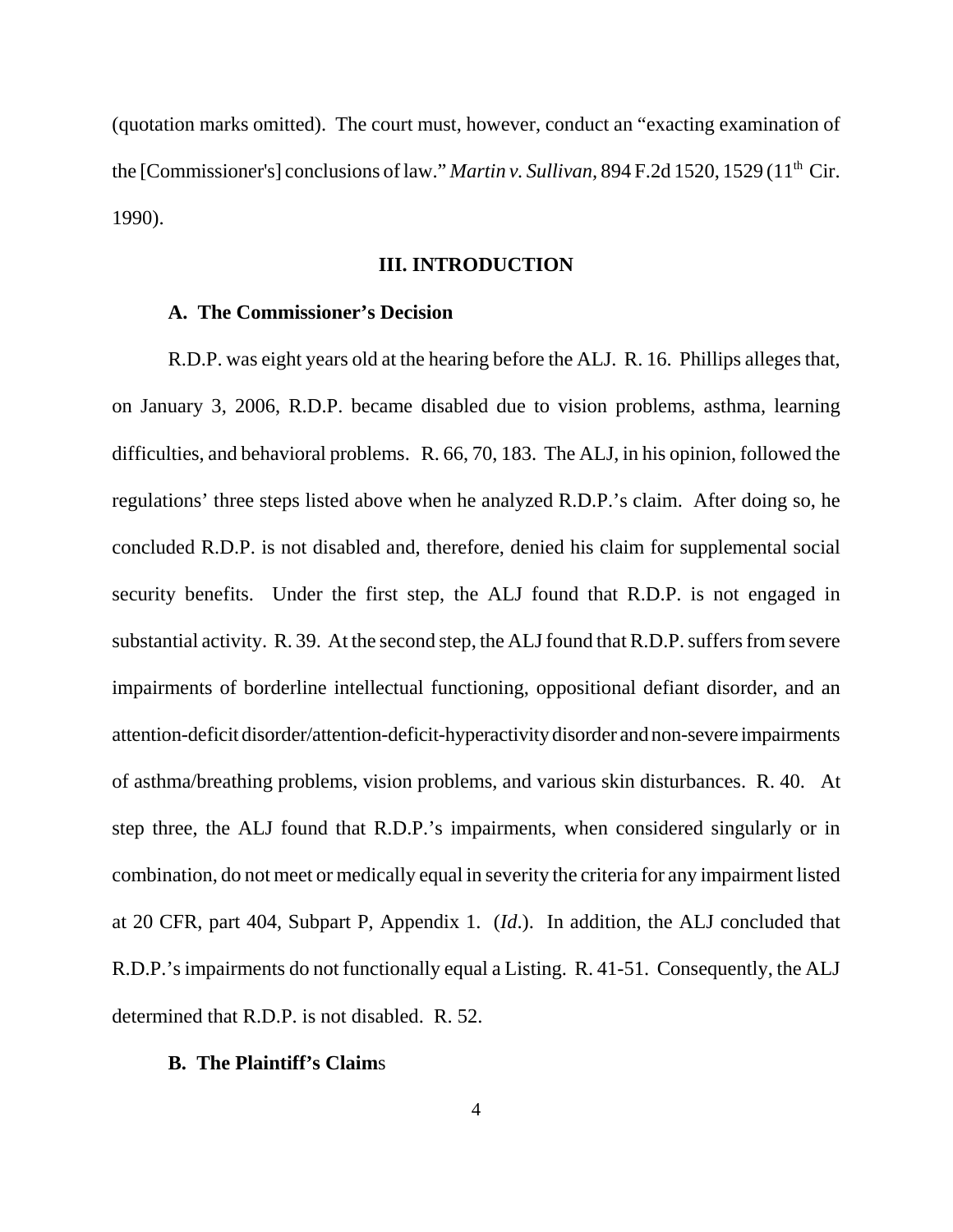Phillips presents the following claims:

- 1. Whether the ALJ failed to properly evaluate whether R.D.P.'s mental conditions meet or equal 20 C.F.R. 505, Subpt P, App. 1, § 112.05F.
- 2. Whether the ALJ erred by failing to discuss or resolve conflicting evidence of record.
- 3. Whether the ALJ erred by failing to fully develop the record.

## **IV. DISCUSSION**

The plaintiff raises several issues and arguments related to this court's ultimate inquiry of whether the Commissioner's disability decision is supported by the proper legal standards and by substantial evidence. *See Bridges v. Bowen*, 815 F.2d 622 (11th Cir. 1987). However, the court pretermits discussion of several of Phillips' specific arguments because the court concludes that the Commissioner erred as a matter of law, and thus, this case is due to be remanded for further proceedings. Specifically, the court finds that the ALJ failed to properly consider whether R.D.P. meets or equals Listing 112.05(f) by resolving inconsistencies in the evidence and fully developing the record concerning the extent of R.D.P.'s cognitive and communicative functioning.

Phillips argues that the ALJ erred as a matter of law when he failed to find her son presumptively disabled under Listing 112.05(F). Specifically, Plaintiff argues the ALJ failed to provide any rationale to support his finding that R.D.P. does not meet or medically equal the listing. Plaintiff contends that R.D.P.'s diagnosis of borderline intellectual functioning coupled with test results and reports from his mother and teachers indicating he is markedly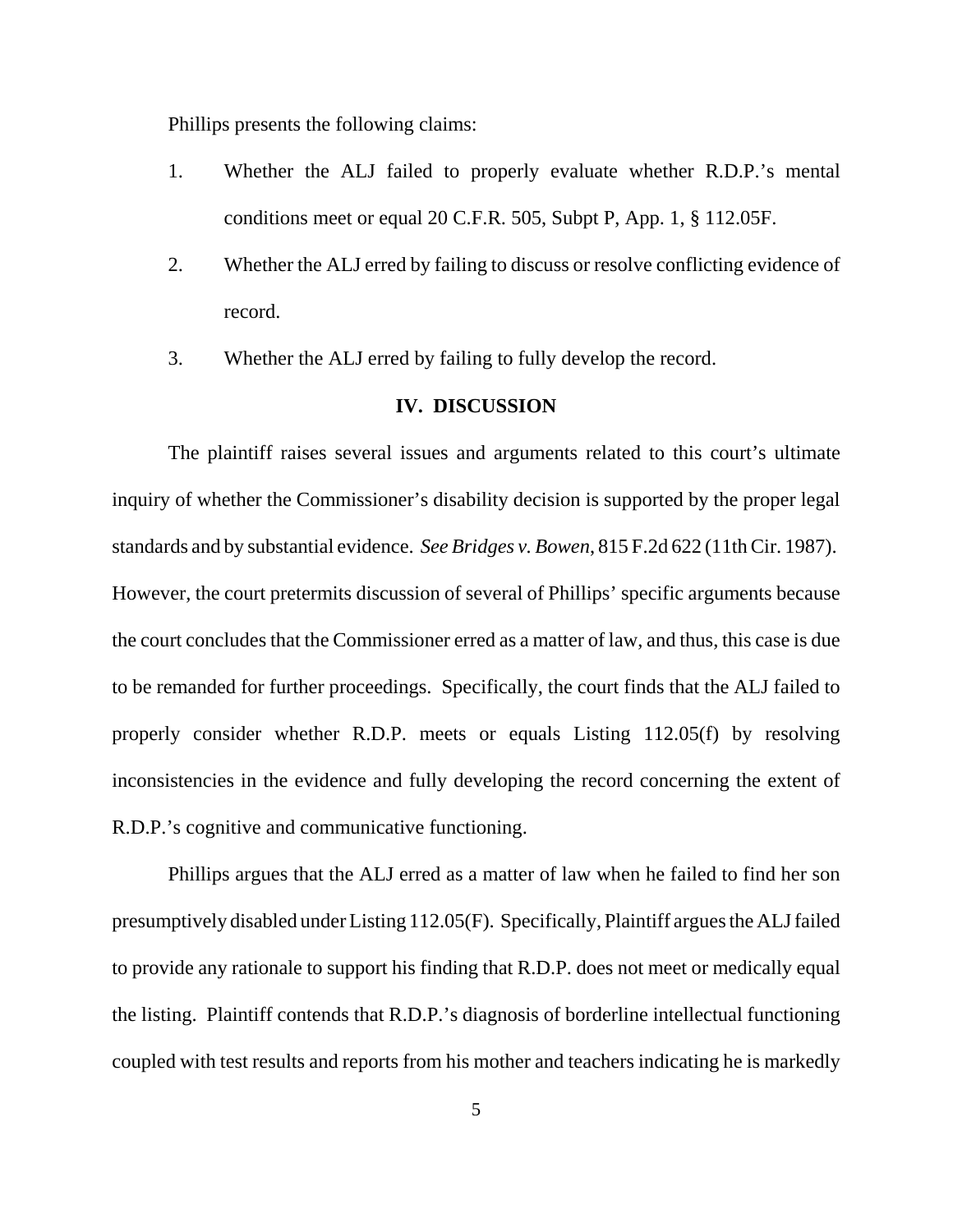impaired in age appropriate cognitive/communicative function establish that he meets Listing

112.05(F).

To determine whether a plaintiff meets or equals Listing 112.05F, the regulations

provide:

112.05 *Intellectual Disability*: Characterized by significantly subaverage general intellectual functioning with deficits in adaptive functioning.

The required level of severity for this disorder is met when the requirements in A, B, C, D, E, or F are satisfied.  $\dots$ 

F. Select the appropriate age group:

. . .

2. For children (age 3 to attainment of age 18), resulting in the satisfaction of 112.02B2a and a physical or other mental impairment imposing an additional and significant limitation of function.

20 C.F.R. 404, Subpt P, App. 1, § 112.05F

Section 112.02B2a provides:

2. For children (age 3 to attainment of age 18), resulting in at least two of the following:

a. Marked impairment in age-appropriate cognitive/communicative function, documented by medical findings (including consideration of historical and other information from parents or other individuals who have knowledge of the child, when such information is needed and available) and including, if necessary, the results of age appropriate standardized psychological tests, or for children under age 6, by appropriate tests of language and communication.

20 C.F.R. 404, Subpt P, App. 1, §112.02B2a.

The ALJ determined that R.D.P. does not meet the Listing. Specifically, the ALJ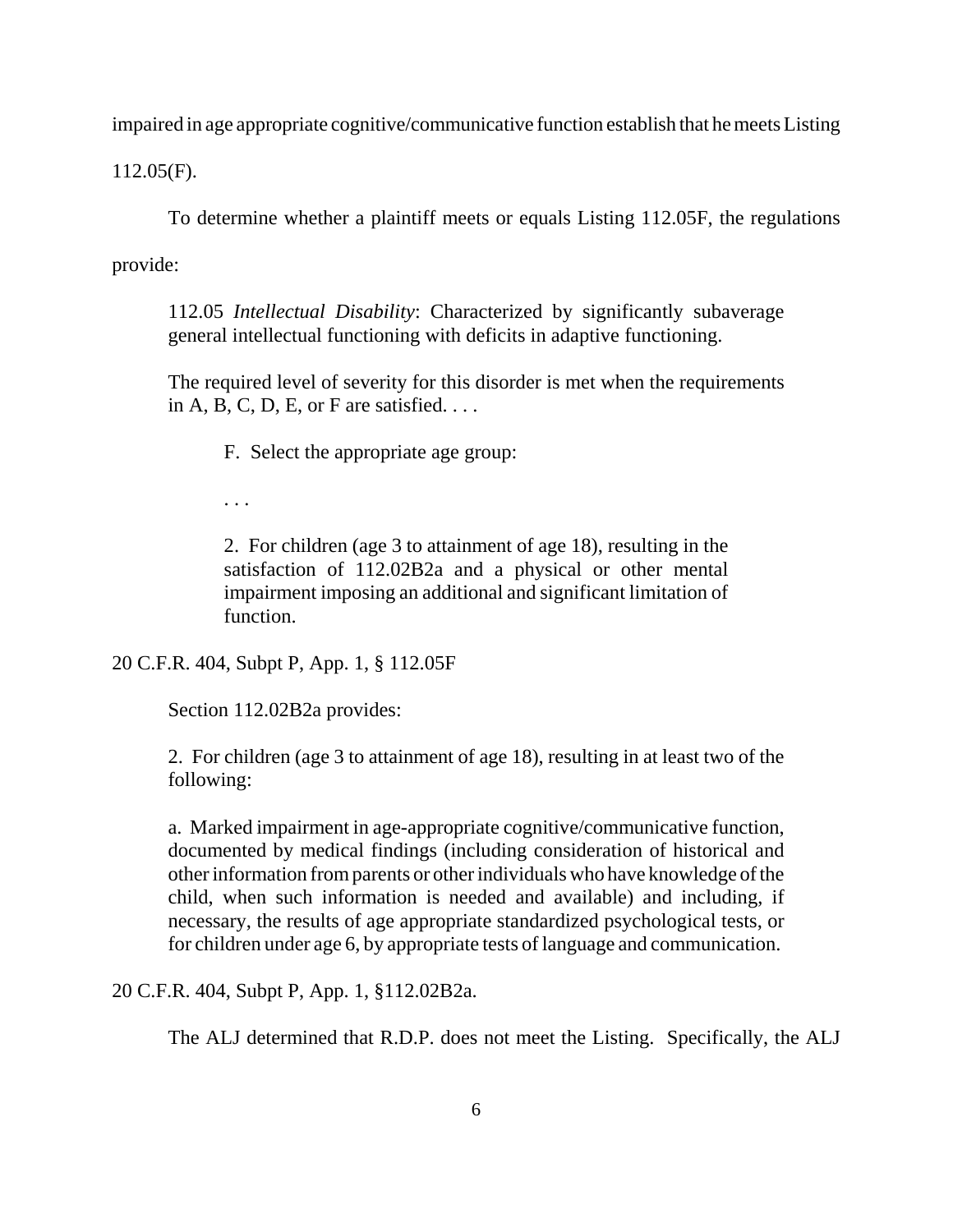### found:

The claimant's borderline intellectual functioning does not meet 112.05 because it is not characterized by . . . (f) marked impairment in age-appropriate cognitive/communicative function, documented by medical findings (including consideration of historical and other information from parents or other individuals who have knowledge of the child, when such information is needed and available) and including, if necessary, the results of appropriate standardized psychological tests, or for children under age 6, by appropriate tests of language and communication, and a physical or other mental impairment imposing an additional and significant limitation of function. (See Exhibits B1F, B3F, B6F, and B7F).

### R. 40-41.

The ALJ provides no rationale for his determination that R.D.P.'s borderline intellectual functioning does not meet or medically equal Listing 112.05F. The ALJ merely cites to four documents, Exhibits B1F, B3F, B6F, and B7F, without explanation. This court is left to guess the reasons for the ALJ's reference to these particular records. By failing to discuss the evidence in light of Listing 112.05's analytical framework, the ALJ has left this court with grave reservations as to whether his opinion adequately addresses the criteria of the listing. *See Scott v. Barnhart*, 297 F.3d 589, 595 (7th Cir. 2002).

Exhibit B1F includes 50 pages of medical records from South Alabama Pediatrics dated between January 3, 2006 and October 15, 2010, which indicate R.D.P. received treatment for a variety of childhood illnesses, such as colds, rashes, and sinus infections. R. 285-335. Exhibit B3F includes 35 pages of medical records from Dr. Steven Davis, Sr., a doctor of osteopathy, indicating R.D.P. sought treatment for bronchitis, dermatitis, colds, and other general childhood illnesses between January 17, 2006 through January 27, 2012. R.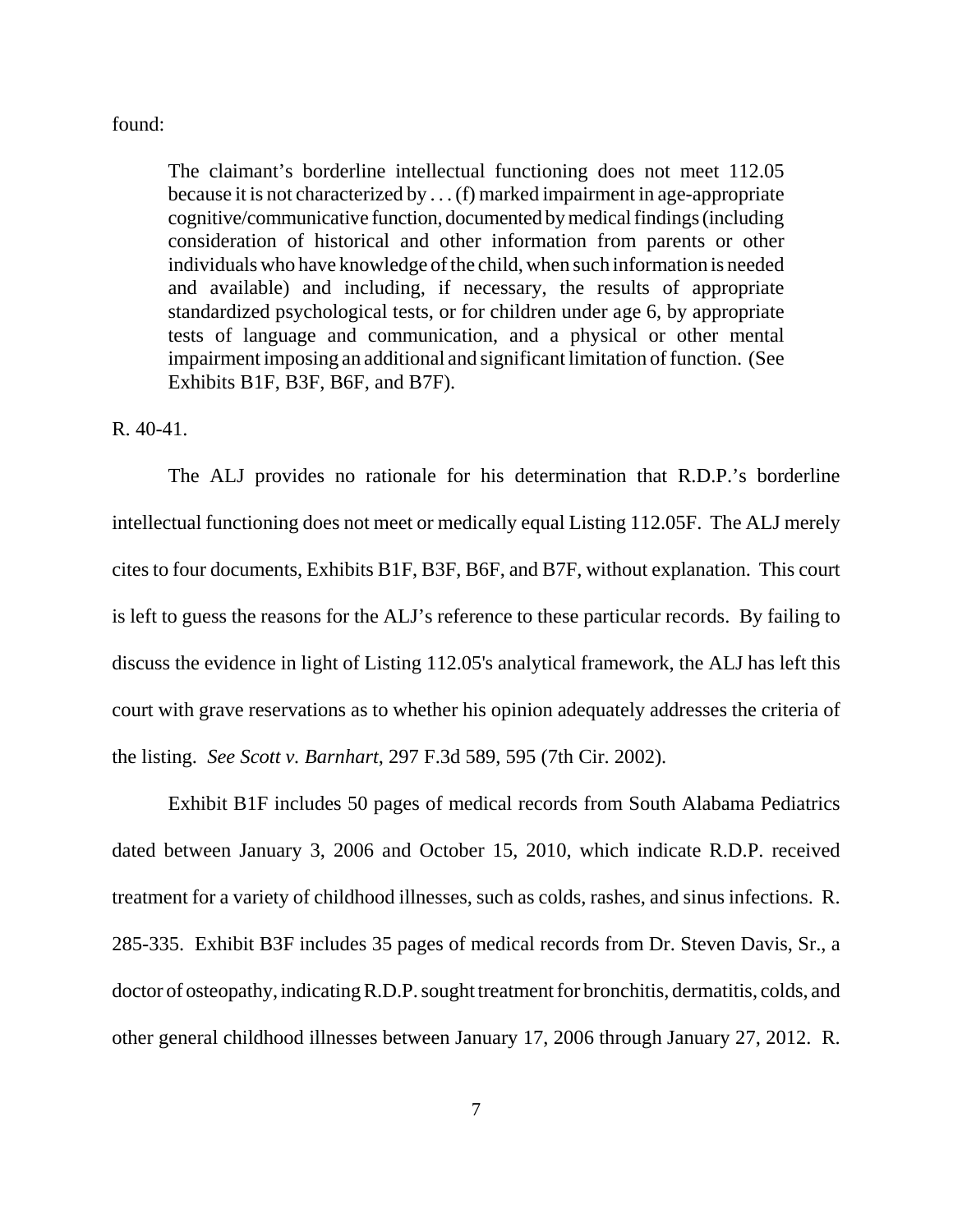343-377. The court is unsure of the particular reasons for the ALJ's reference to these particular medical records.

The ALJ also cites to Exhibit B6F, which includes an Individualized Education Program ("IEP") for the 2012-2013 school year at Opp Elementary School and the results of several test scores. R. 388-394. The information in the IEP contains somewhat conflicting information. For example, the student profile states R.D.P. "is a student who wants to do well, but has difficulty with basic comprehension skills in the areas of reading and math" and that he "will be repeating kindergarten for the 2012-2013 school year." R. 388. The profile, however, also indicates that R.D.P.'s "strengths are in the area of oral response and oral language." *Id*. In addition, the IEP team found:

[R.D.P.] performs below average compared to same age peers in the classroom. He has difficulty keeping up with the teacher and maintaining grade level work. The teacher uses peer helpers and redirection to help the student have success within the classroom. She also uses one-to-one teaching to re-teach skills that he is having difficulty with and seems to struggle with mastering.

In the area of mathematics, [R.D.P.] is currently working on a PK.0 grade level. He is . . . not capable of identifying numbers 0-10 or identifying the addition and subtraction sign. He will continue to work on math computation problems that include[] rote counting, identifying a square, circle and triangle, and number recognition. He is currently working below grade level with accommodations in the area of mathematics.

[R.D.P.] is currently reading on a PK.0 grade level. [R.D.P.] has great difficulty completing and reading kindergarten level texts. DIBELS scores in the area of phoneme awareness indicate that the student is performing well below grade level with a score of 12 and in reading fluency with a score of 9 in December 2011.

R. 388.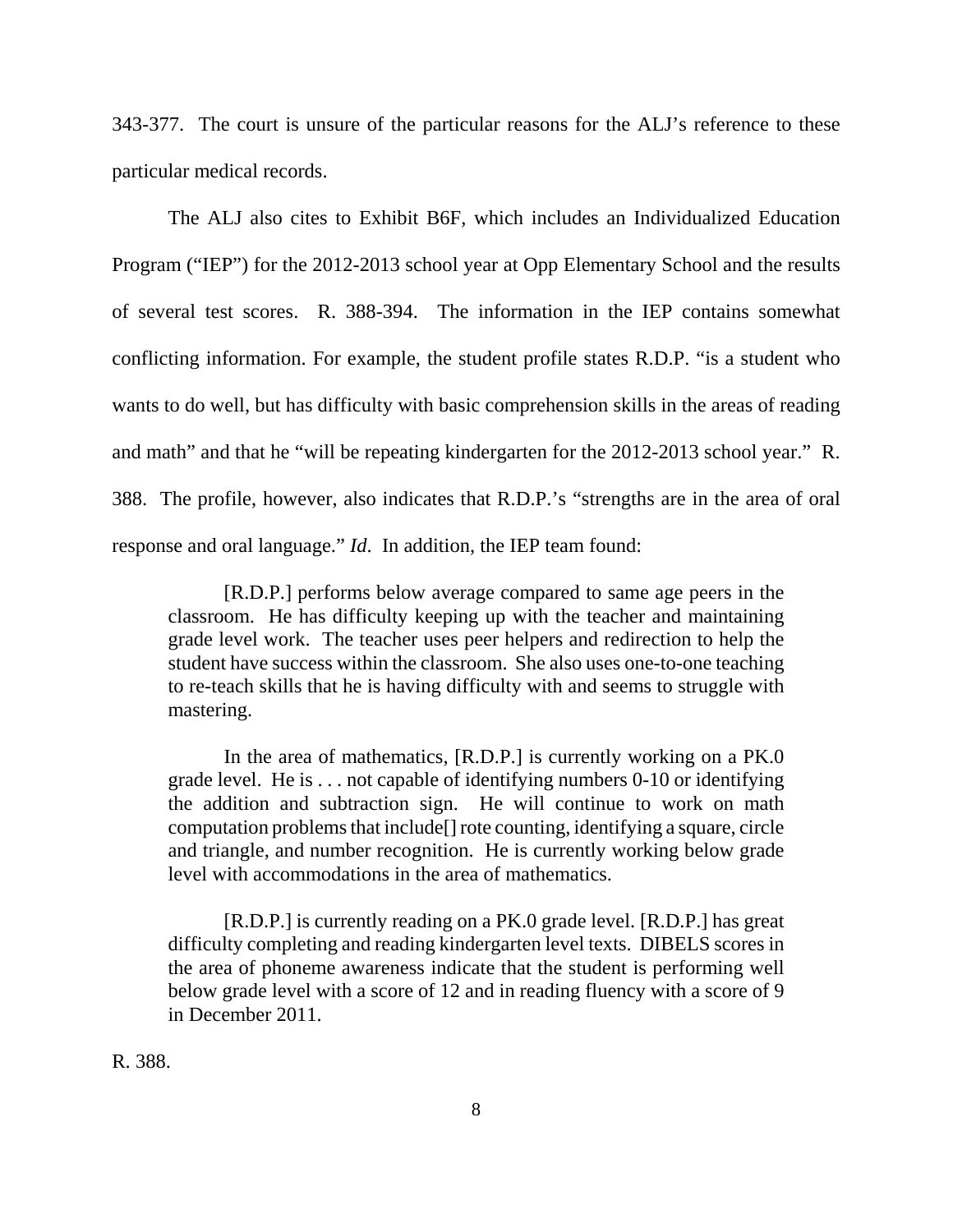The IEP also lists the results of several test scores. On March 6, 2012, R.D.P. received a full-scale score of 80, a non-verbal score of 75, a verbal score of 86, and a predicted achievement score of 87 on the Stanford-Binet Intelligence Scale. On March 12, 2015, however, R.D.P. received a total achievement score of 65, as well as scores of 64 in Mathematics, 52 in Early Reading Skills, 69 in Alphabet Writing, 82 in Oral Language, and 61 in Written Expression on the Wechsler Individual Achievement Test - Third Edition ("WIAT III"). In addition, the results of the Behavior Assessment System of Children, Second Edition ("BASC-2") conducted on March 2, 2012, indicates R.D.P. received an adaptive skills composite score of 71, as well as composite scores of "115 Hyperactivity, 113 Aggression 128, Conduct Problems 116, Externalizing Problems 121, Anxiety 89, Depression 95, Somatization 100, Internalizing Problems 94, Attention Problems 115, Learning Problems 139, School Problems 130, Atypicality 113, Withdrawal 103, Adaptability 79, Social Skills 76, Leadership 74, Study Skills 68, and Communication 79." R. 390.

The IEP team also assessed work samples completed by R.D.P. On January 3, 2012, R.D.P. did not "get any correct" on a math worksheet in which he was instructed to "count[] dots and writ[e] correct number." R. 392. He also did "not know any of the Kindergarten High Frequency words." *Id.* On March 6, 2012, the IEP team noted that his work samples "indicate that student is performing below grade level at this time within the general education classroom." R. 391. Finally, the IEP team documented a "severe discrepancy" of 22 points between R.D.P.'s predicted achievement of 87 and actual achievement of 65. R.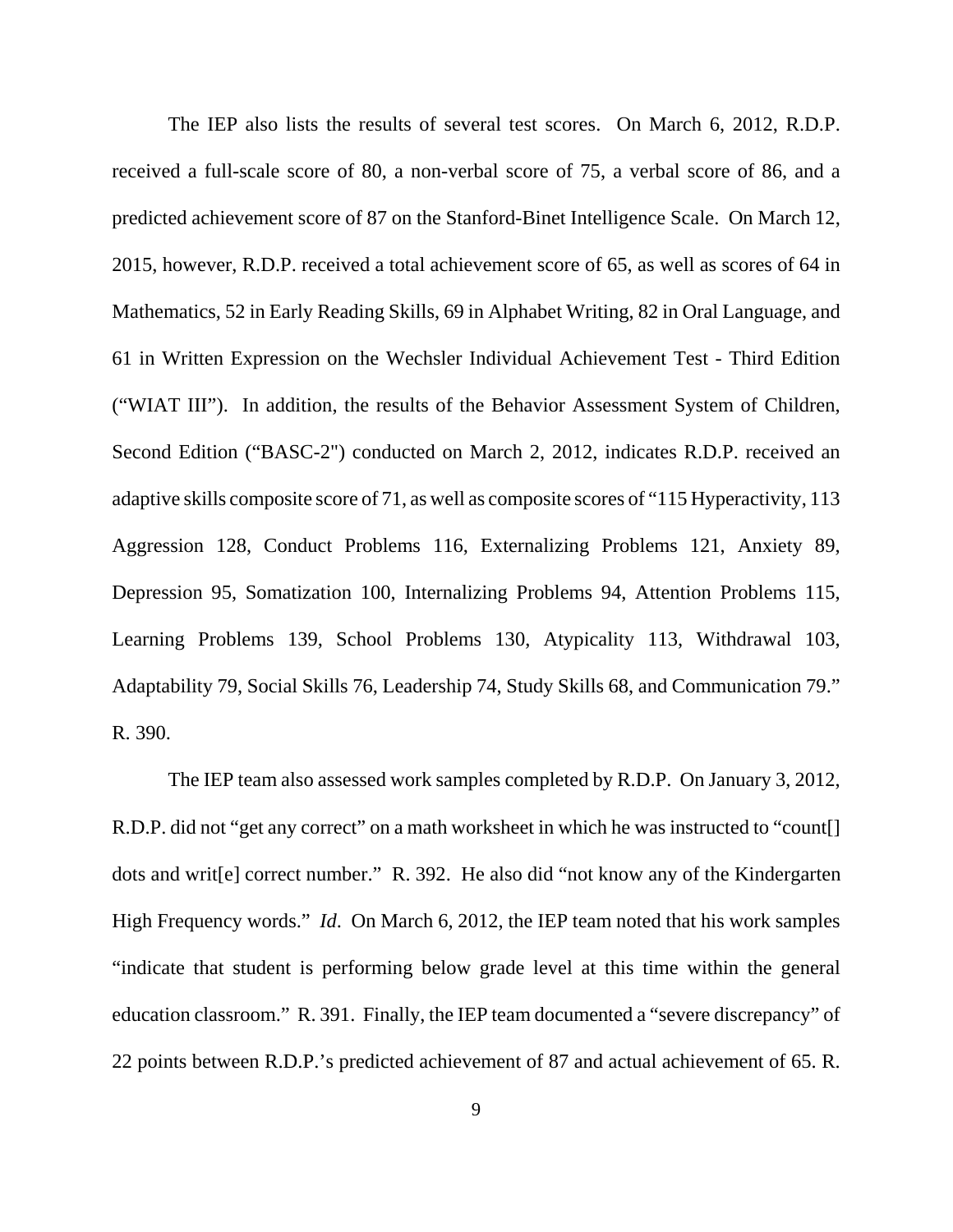393. On March 23, 2012, the IEP team found R.D.P. eligible to receive special education accommodations based on his "Specific Learning Disability." R. 394.

The ALJ also cites to a psychological report, Exhibit B7F, prepared by Dr. Fernelle L. Warren, a clinical psychologist, on June 19, 2012. Dr. Warren found that "[o]verall, his responses to mathematical and serial tasks, memory functions, fund of information, and ability to think in abstract terms appeared to be consistent with a level of functioning estimated to be within the Borderline to Mental Retardation range of intelligence." R. 397. The psychologist also found that R.D.P.'s ability to function in an age appropriate manner, as well as the ability to understand instructions and relate to others socially, cognitively, communicatively, adaptively, behaviorally, and persist on a task, is mildly to moderately impaired. Dr. Warren's diagnostic assessment was oppositional defiant disorder; attention deficit hyperactivity disorder, combined type, provisional; borderline to mental retardation, provisional; asthma; and academic problems. The psychologist also found that a favorable response to treatment for disruptive behaviors and ADHD is expected within the next 6 to 12 months and strongly encouraged R.D.P. to continue to consult with a therapist and psychiatrist with regards to treating and managing his symptoms. Dr. Warren also recommended "[a]dditional testing . . . to substantiate a diagnosis of ADHD and to assess his learning difficulties." *Id*.

Despite the inconsistent scores and a mental health specialist's recommendation to perform additional testing to assess R.D.P.'s learning difficulties, the ALJ did not further explore this matter. It is error for the ALJ to fail to obtain additional testing or otherwise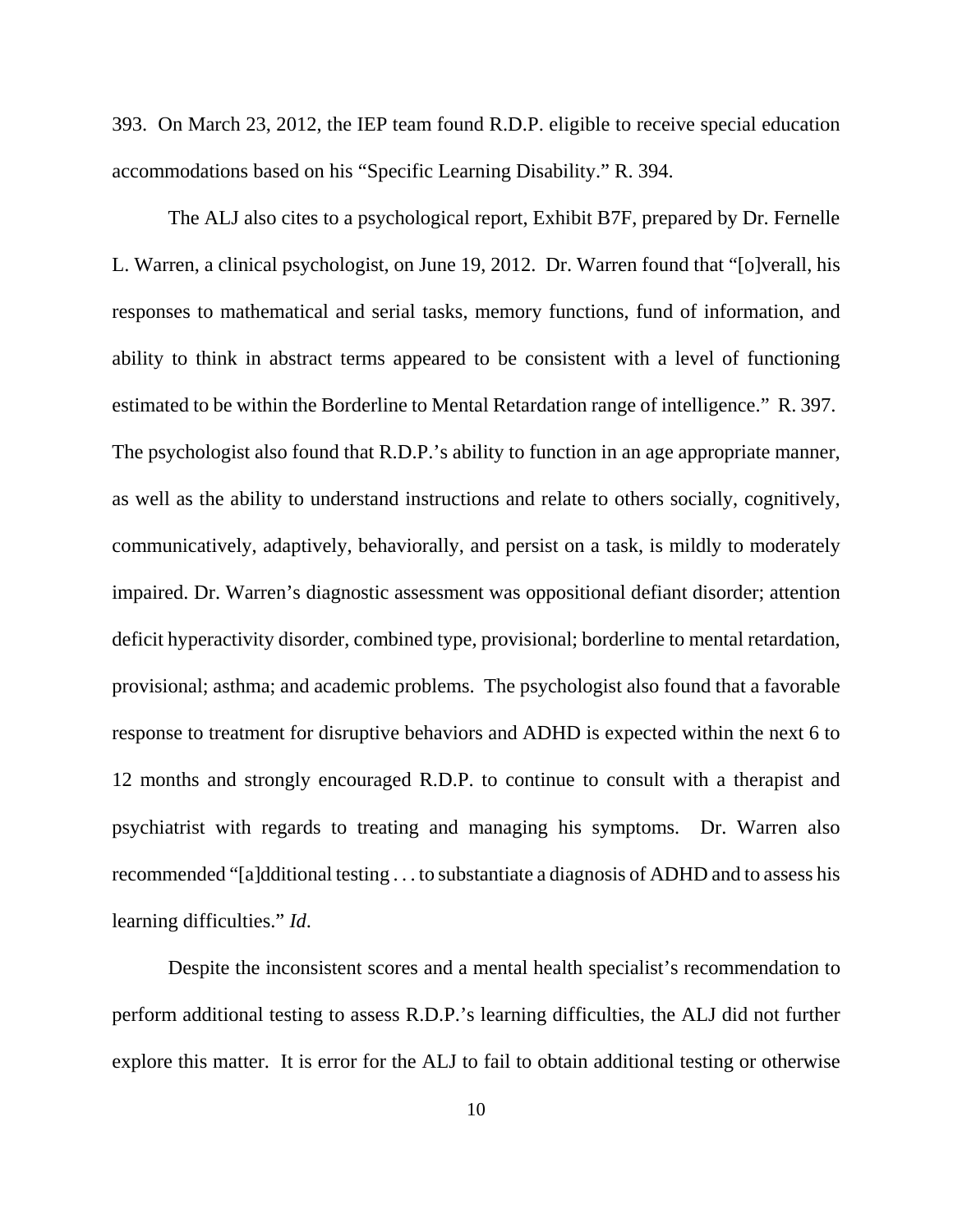develop the evidence, if that information is necessary to make an informed decision. *See Holladay v. Bowen*, 848 F.2d 1206, 1209 (11th Cir. 1998). Because the ALJ ignored Dr. Warren's recommendation to obtain additional testing to assess the extent of R.D.P.'s learning difficulties, the court is unable to determine whether the Commissioner's decision is supported by substantial evidence.

In addition, the ALJ ignored historical and other information from parents or teachers when determining R.D.P. does not meet or medically equal Listing 112.05F. If "the results" fo standardized intelligence tests are unavailable," such as "where the child's young age or condition precludes formal standardized testing," mental retardation may be proven only through the listings. Prior to R.D.P. attending elementary school, he did not participate in standardized testing. Thus, the mother's reports concerning R.D.P.'s behavioral and learning difficulties prior to and during kindergarten are persuasive. In addition, several teacher questionnaires indicate R.D.P. struggles in school. On a teacher questionnaire form, an Opp Elementary kindergarten teacher indicated that R.D.P. performs below grade level in reading, math, and written language and that he has a "serious problem" with reading and comprehending written material, comprehending and doing math problems, learning new material, recalling and applying previously learned material, and applying problem-solving skills in class discussion. $2$  R. 193.

<sup>&</sup>lt;sup>2</sup> The Commissioner argues that the court should reject this teacher questionnaire because it is unsigned. The document, however, indicates that the form was sent to his teacher on March 8, 2012, that the teacher who completed the form has known R.D.P. for a period of eight months, that she sees him five days a week between the hours of 7:40 a.m. and 2:40 p.m., and that he is a kindergarten student. The court finds that, under the circumstances, the person who completed the form is an "individual[] who [has] knowledge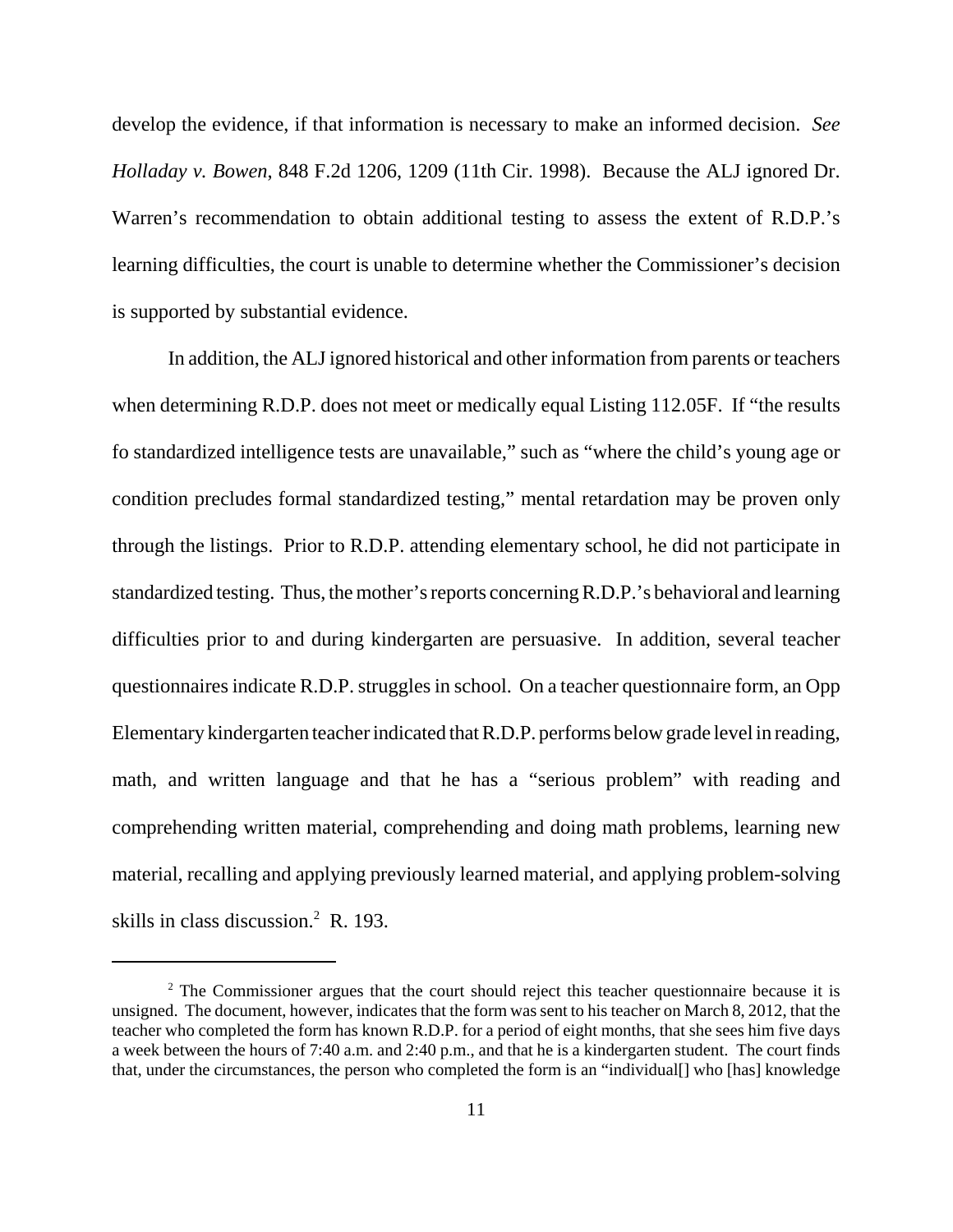Phillips also provided an additional teacher questionnaire, in which an Opp Elementary School teacher indicated that she has known R.D.P. for at least four months, that she sees him "most of the day," and that she is his Science, Math, and Homeroom teacher.<sup>3</sup> R. 216. The teacher noted that R.D.P. "receives and needs help with all grade level material" and "functions well below grade level," that he "can rarely complete any task without teacher or peer assistance," and that he "yells out and injects himself into others conversations and classroom discussions." R. 217-219. In addition, she rated R.D.P. as having "a very serious problem" understanding school and content vocabulary, reading and comprehending written material, providing organized oral explanations and adequate descriptions, expressing ideas in written form, carrying out multi-step instructions, and using adequate vocabulary and grammar to express thoughts/ideas in general everyday conversation. *Id.* She also ranked R.D.P. as having "a serious problem" with comprehending oral instructions, comprehending and doing math problems, understanding and participating in class discussions, recalling and applying previously learned material, applying problem-solving skills in class discussions, using language appropriate to the situation and listener, and introducing and maintaining relevant and appropriate topics of conversation. *Id*.

The Appeals Council also received additional evidence, including other test scores and school records. Phillips provided the sub-test scores and clinician's report from the WIAT-

of the child, when such information is needed and available."

<sup>&</sup>lt;sup>3</sup>Although the form is undated, it is obvious that the questionnaire was completed by a teacher who sees R.D.P. on a regular basis during his attendance at Opp Elementary School.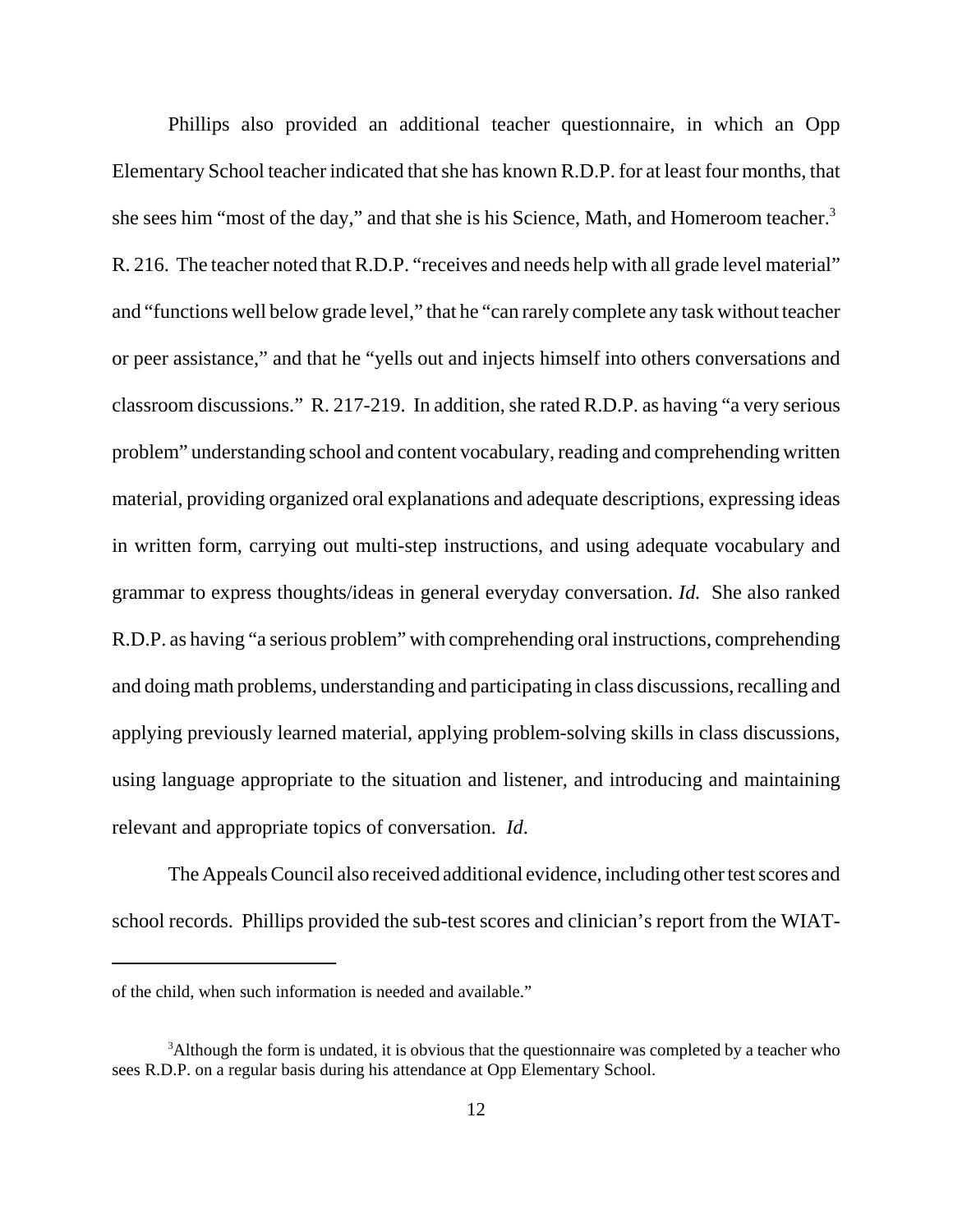III conducted on March 12, 2012. R. 227. The report indicates R.D.P. received "below average scores," ranking in the fifth percentile for oral discourse comprehension and thirteenth percentile for expressive vocabulary. R. 228. He also scored "below average" in oral language and "low" in written expression, mathematics, and total achievement. R. 229.

Phillips also provided an IEP for the 2013-2014 school year, which includes a NICHQ Vanderbilt Assessment Scale completed by R.D.P.'s teachers. On a scale of 1 to 5, with 1 being "excellent" and 5 being "problematic," the general education teacher found R.D.P.'s academic performance to be "problematic" in reading, mathematics, and written expression. R. 418. The special education teacher also found R.D.P's performance in reading and written expression "problematic" and his performance in mathematics "somewhat of a problem." R. 414. The Appeals Council, however, "found that this information does not provide a basis for changing the Administrative Law Judge's decision." R. 2. It is impossible for this court, however, to determine whether the Commissioner's determination is supported by substantial evidence until the inconsistencies in the record concerning R.D.P.'s cognitive and communicative functioning are resolved.

After reviewing the record, the court concludes that the ALJ failed to articulate adequately the basis for his conclusion that R.D.P. does not meet or equal Listing 112.05F and failed to develop the record in full by obtaining or considering additional testing as recommended by a mental health specialist to determine the extent of R.D.P.'s learning difficulties, precluding this court from engaging in meaningful judicial review of Phillips' claims.